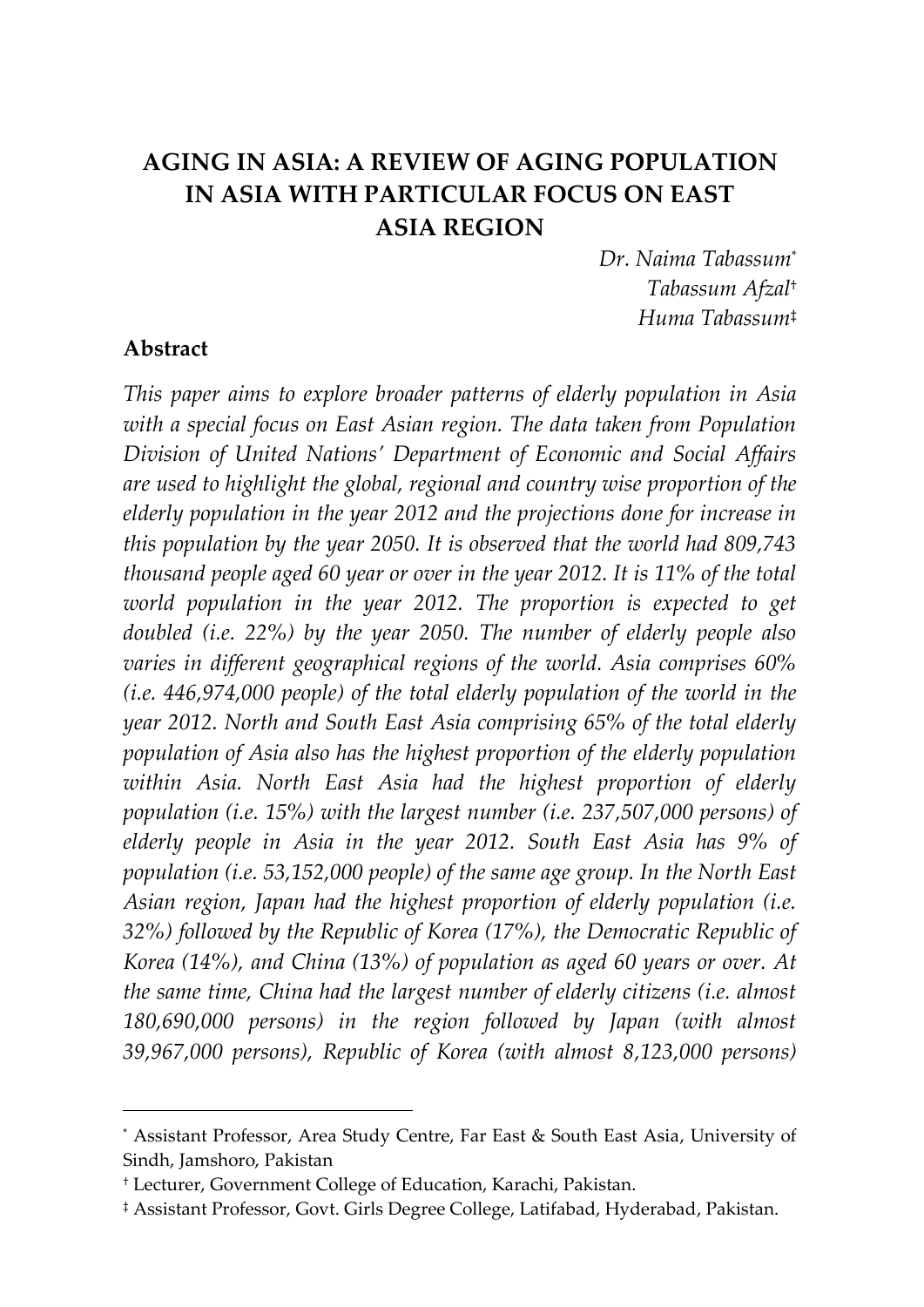*and Democratic People's Republic of Korea (with almost 3,321,000 persons). In South East Asian region Singapore had the highest proportion (i.e. 15%) of the elderly population followed by Thailand (14%), Vietnam and Indonesia (9%), Malaysia and Myanmar (8%), Cambodia (7%), Brunei, Laos and the Philippines (6%) of the population as aged 60 years or over. Timore-Leste appears to have the least proportion of aged population in the region. Indonesia has the largest number of elderly people (i.e. 20,834 people) in South East Asia region. In short, a broader pattern of increasing proportion of elderly population is observed at global level, in general, and in Asia, in particular. Although, China is hosting the highest number of elderly population within East Asian region, but Japan is being crucially effected with this problem of aging as it is facing the critically highest proportion of the elderly population (that is 32%) around the world.* 

**Keywords:** *Aging, Asia, North East Asia, South East Asia.*

# **Introduction**

It is unusual for a common person to think that the world may grow old as a human grows old while passing through different stages of the life course. As different societies strive for socio-economic development and pass through different stages in their move from preindustrial to modern society characterized with industrialization and urbanization, they have to face a new spectrum of challenges. One such challenge is the accelerating rates of population ageing. Some of the developed countries are rapidly growing gray as the proportion of their old age population is increasing with unprecedented rate.

Ageing population is said to be a result of declining fertility rates along with increasing longevity of life in the societies where with the industrialization and modernization a plenty of food, material resources, and good health care and technologies are provided. In turn the ageing population is also giving rise to a number of challenges for most of the social institutions of the societies. The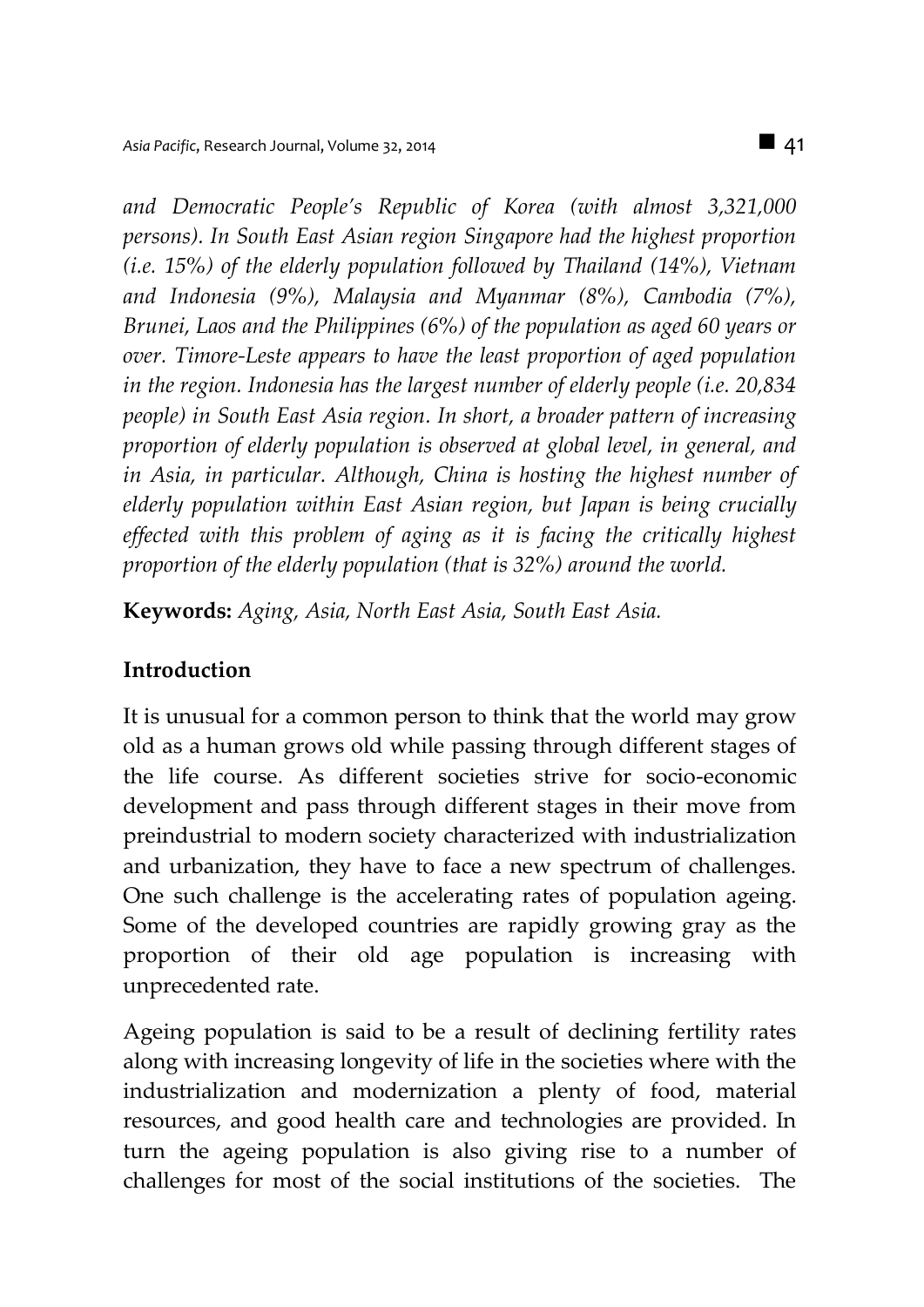rapidly ageing population may lead to high dependency ratio, shortage of workforce, slow down to economic growth but at the same time with large bulk of those who are retired and need care and health facilities on regular basis lead to more financial burdens of pensions and insurance.

Ageing is the phenomenon each of the societies is either facing or has to face at some later stage. The experiences of the developed societies which are currently facing the problem show that most of the social systems when stressed with ageing population demands restructuring. Human race has to find new technologies, alternative modes of production and better saving and social security systems to change this graying malady into wise prosperity. Therefore, the current world with some early comers of the ageing societies is offering lot of knowledge and experience for the late comers to learn and plan for their better future prospects when they will be entering the same stage of societal development. This paper intends to review the patterns of ageing at global, regional, and country level with special focus on Asia and East Asian region.

# **Literature Review**

The term "Ageing" or "Aging" is defined in dictionary as "growing old" or "giving the appearance of advancing age" (Thompson, 1997: 25). Ageing is appearing as a global problem; as we are aging not only as individual or community but also as a whole world (National Institute on Aging, 2007: 2; hereafter NIA). All the societies must have to deal with the problem of ageing or growing old (Henslin, 1997: 346). The particular nature of the problem encompassing local to global level is making it important to be considered by all societies for future sustainability. The ageing of human race has become one of the most prominent aspects of demography; as it is critically affecting almost all the aspects of human life from public health to national economies (Beard et al., 2012: 4).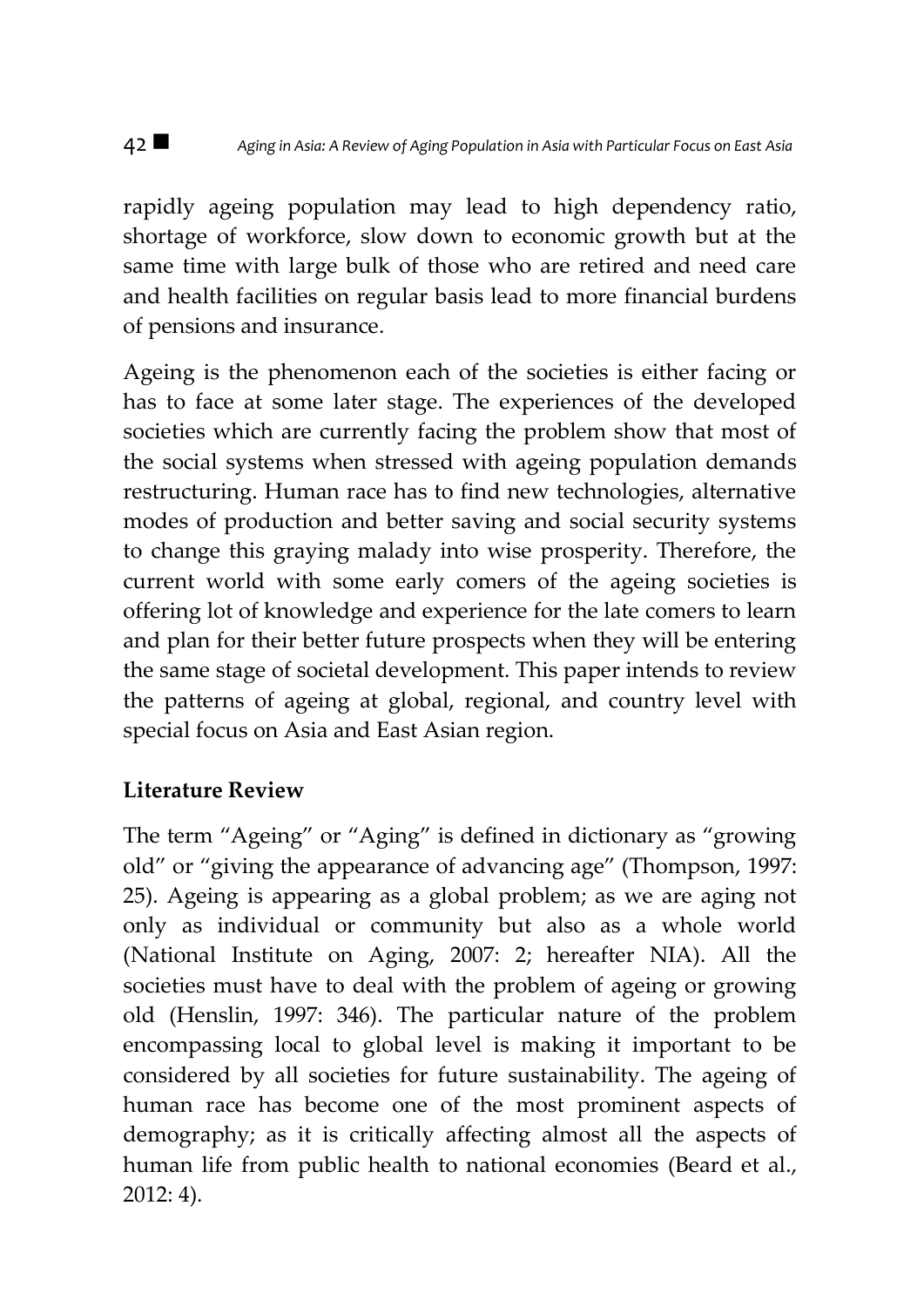The pace of ageing has been accelerated. World experienced a modest increase from 8% to 10% in the proportion of elderly people (60+ years in age) during last sixty years while within only four next decades this proportion is expected to reach 22% (i.e. an increase from 800 million to 2 billion elderly people) (Beard et al., 2012: 4). The problem is not increasing in number but in the geographical scope as well. The problem of ageing first emerged in developed countries but now it has become a global and almost universal phenomenon; as the rate of ageing has been accelerated in developing countries (Beard et al., 2012: 4). A rapid increase in the proportion of elderly population is expected to occur in the developing countries "which will see a jump of 140 percent by 2030" (NIA 2007: 2).

Why this problem is happening for the first time in human history with our societies? To answer this question a plenty of literature is looking on the drives or causes of global ageing in detail. Ageing is explained in terms of success of medical, social and economic advances over diseases (NIA, 2007: 3). Industrialization as a key feature of the economic and technological advances around the world brings with it a higher standard of living, better public health, pure water supply, less danger of epidemic and fatal diseases; thus as any country industrialized people start living longer lives (Henslin, 1997: 348).

The main drivers for ageing are identified as following: 1) the rise in longevity of life (i.e. increased life expectancy) and 2) Declining fertility (i.e. decreased birth rate) (Beard et al., 2012: 4; Centre of Excellence in Population Ageing Research 2013: 4, hereafter CEPAR; Muenz, 2007:1). These two drives also interlinked to create the problem of aging as the decline in mortality rates came earlier than those of fertility and caused larger cohorts born that reached to their working age and old age at a later time when the fertility declined (Beard et al., 2012: 4) and the newly added cohorts were making less fresh additions to the total population in general and the workforce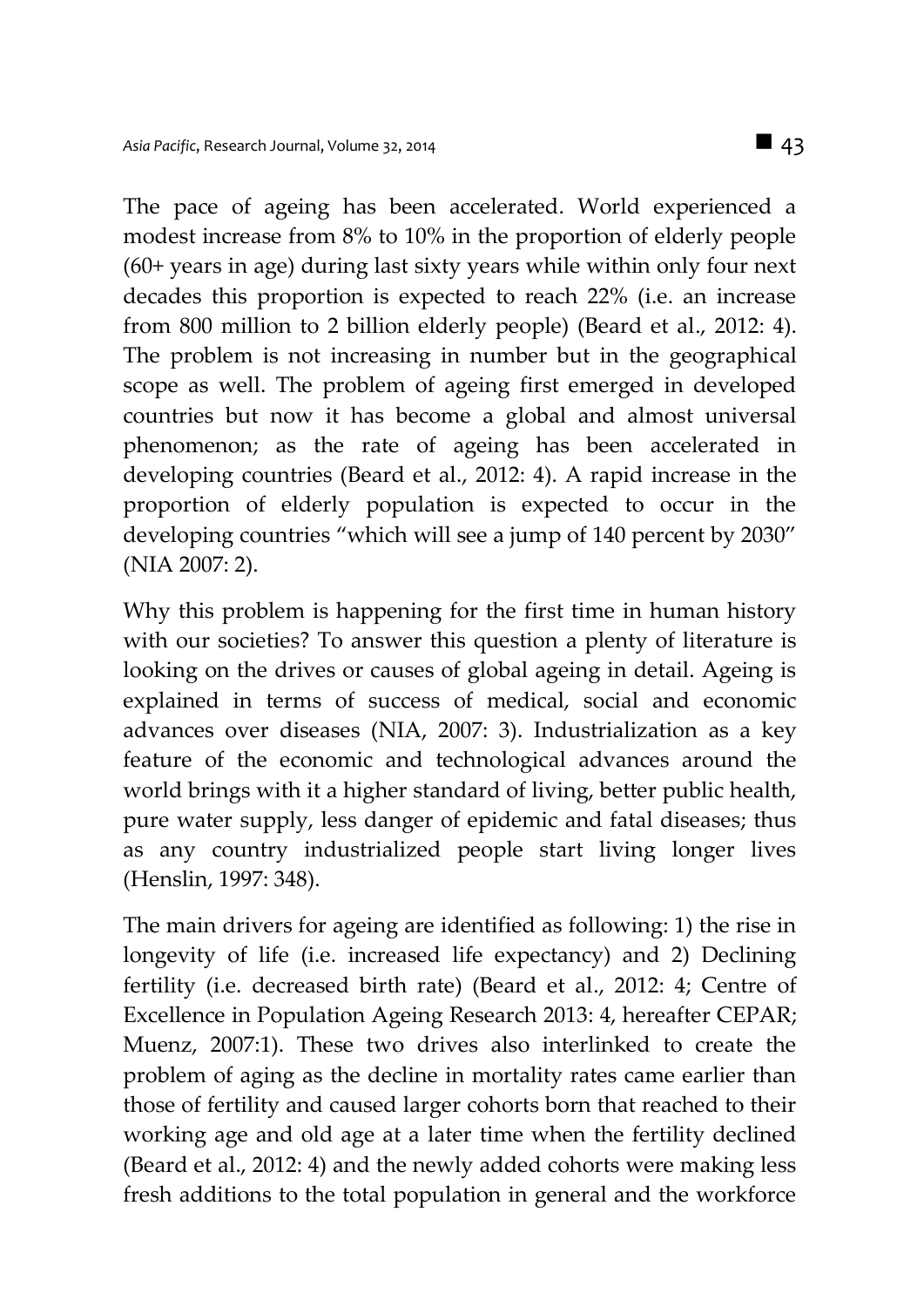in particular.

The problem of ageing also brings several challenges with it. It creates tensions for social support and security systems including insurance and pension and effects on economic growth, trade, migration, and prevalence of disease and health care patterns (NIA, 2007: 3). At the same time, it may also result in shortage of workforce, economic growth slowdown, and resulting shortage of finances for pension health care and social security systems along with individual loneliness and insecurity (Beard et al., 2012: 4).

U.S. National Institute on Aging (2007: 3) has identified following trends related to aging sufficiently showing the challenges and opportunities that makes the problem critical : 1) overall population ageing around the globe, 2) increase in life expectancy and longevity of life, 3) increasing number of oldest old (85+ years of age), 4) growing burden of non-communicable diseases on health care system, 5) shrinking population in next decades, 6) changing family structure leaving less opportunity for elderly care, 7) changing patterns of work force and retirement causing burden on pension and social security, 8) evolving social insurance systems and 9) new economic challenges faces by governments.

The existing statistics and the future projection done are giving a critical picture of the gigantic problems we are going to face in future. According to National Institute on Aging (2007: 2) there were 500 million people of 65+ years of age in the world and the number is projected to get increased to 1 billion (i.e. 1 in every 8 persons) by the year 2030.

# **Method**

The paper aims to study patterns of ageing population at global, regional and country level with particular focus on Asia and East Asian countries. The study is based on secondary data available at and taken from Population Division of United Nation's Department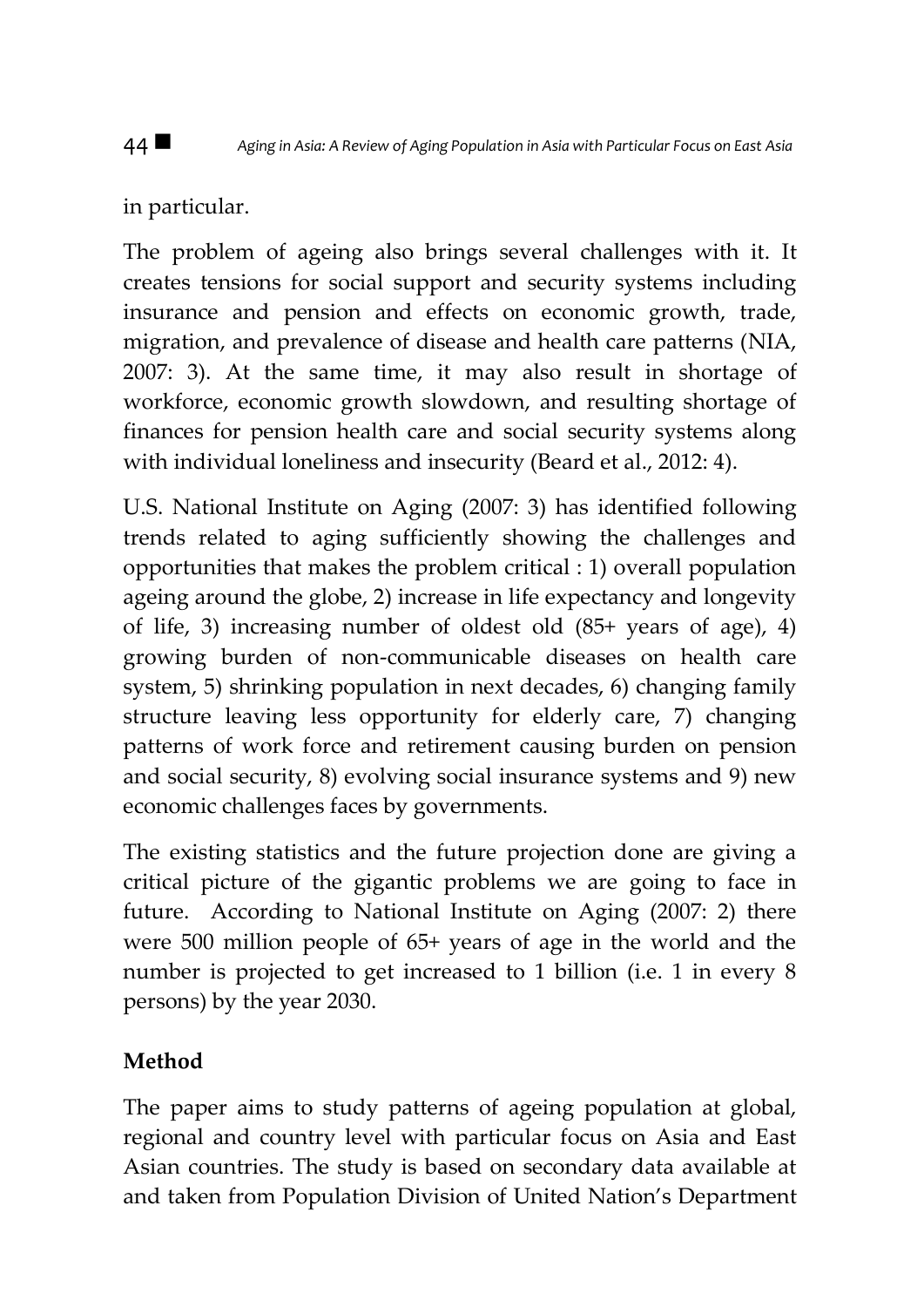of Economic and Social Affairs (United Nations, 2012; United Nations Population Division, 2012). The statistics provided in the data set are giving the picture of ageing population till 2012 along with the projection for 2050 in this regard. The data covers the demographic, social and economic characteristics of the aging population at country, region and global level. The data taken from UN was analyzed and presented in the forms of graphs by the researcher to serve the aim of this paper.

### **Global and Regional Patterns of Aging**

Aging is an emerging problem that is and will be affecting all parts of the globe in terms of demographic characteristics, socio-cultural and economic dynamics. The data shows a broader pattern of increase in aging population at the global level. World had 809,743 thousand people of 60 year or over age group in the year 2012. It is projected that this number will increase to 2,031,337 thousands by the year 2050. It is evident that the proportion of aging population has reached to 11 percent at global level in the year 2012 and will go on increases in future to be doubled as 22% as early as the year 2050.

The pattern of population aging also varies according to the level of regional development. The data shows that the number of population aged 60 year or over is as higher as the socio-economic development of some particular region is higher. The number of people aged 60 or over is 279,287 thousand in more developed regions (including Europe, North America, Australia, Japan, and New Zealand), 530,455 thousand in less developed regions (including Africa, Asia (except Japan), Latin America, the Caribbean, etc.) and lowest as 46,389 thousand in least developed regions (including 33 of Africa, 9 of Asia, 1 of Latin America and the Caribbean and 5 of Oceania) in the year 2012. The proportion of the 60 year and over age group to total population is 22% in more developed regions, 9% in less developed regions and least as only 5% in least developed countries.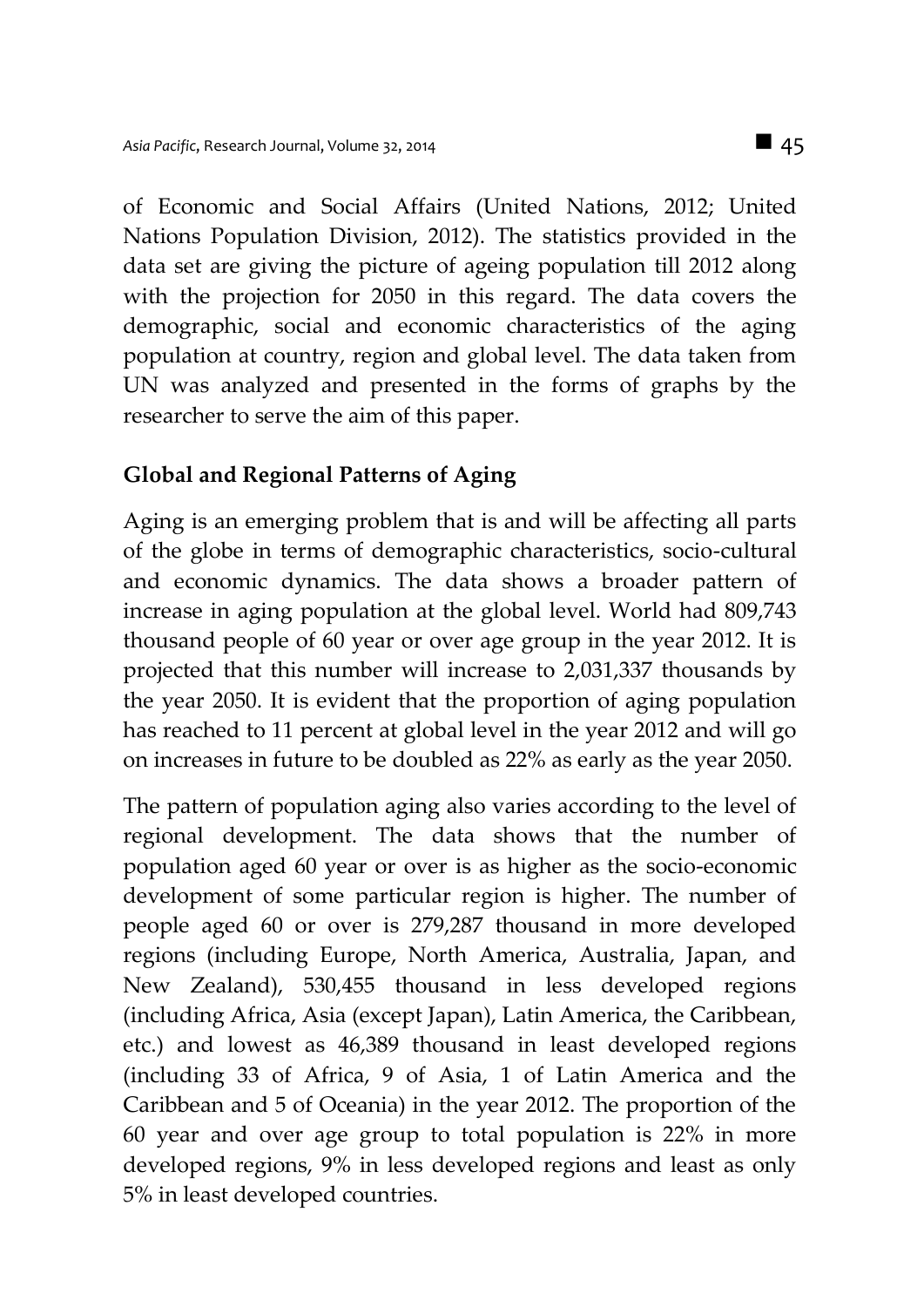There are difference in the number and proportion of aging population in different geographical regions. The data analysis, presented in Graph 1, shows that Europe has the highest proportion of the people aged 60 year or over (i.e. 22 percent) to the total population. The proportion is increasing and is projected to reach to 34% by the year 2050. Europe's highest proportion of elderly population is followed by that of Oceania (16%), Asia (11%) and of Latin America and Caribbean region (10%). Africa shows the lowest proportion of aged population (i.e. 6%) of the total population. It is projected that this proportion of the elderly population is going to be increased in all the regions. By the year 2050 it is expected to reach to 24% in Oceania, 24% in Asia, 25% in Latin America and Caribbean. The proportion of elderly population in Africa will also increase from 6% in 2012 to 10% in 2050.



**Source:** The statistics are taken from population United Nations'data set for population ageing and development (United Nations 2012)

Besides the region wise proportions of elderly population showing the highest proportion of aged population in Europe, it is also important to look at the number of people aged 60 year or over in different regions. The data analysis presented in Graph 2 shows that the largest bulk of elderly people around the globe is presently concentrated in Asia. Asia has the highest number of people aged 60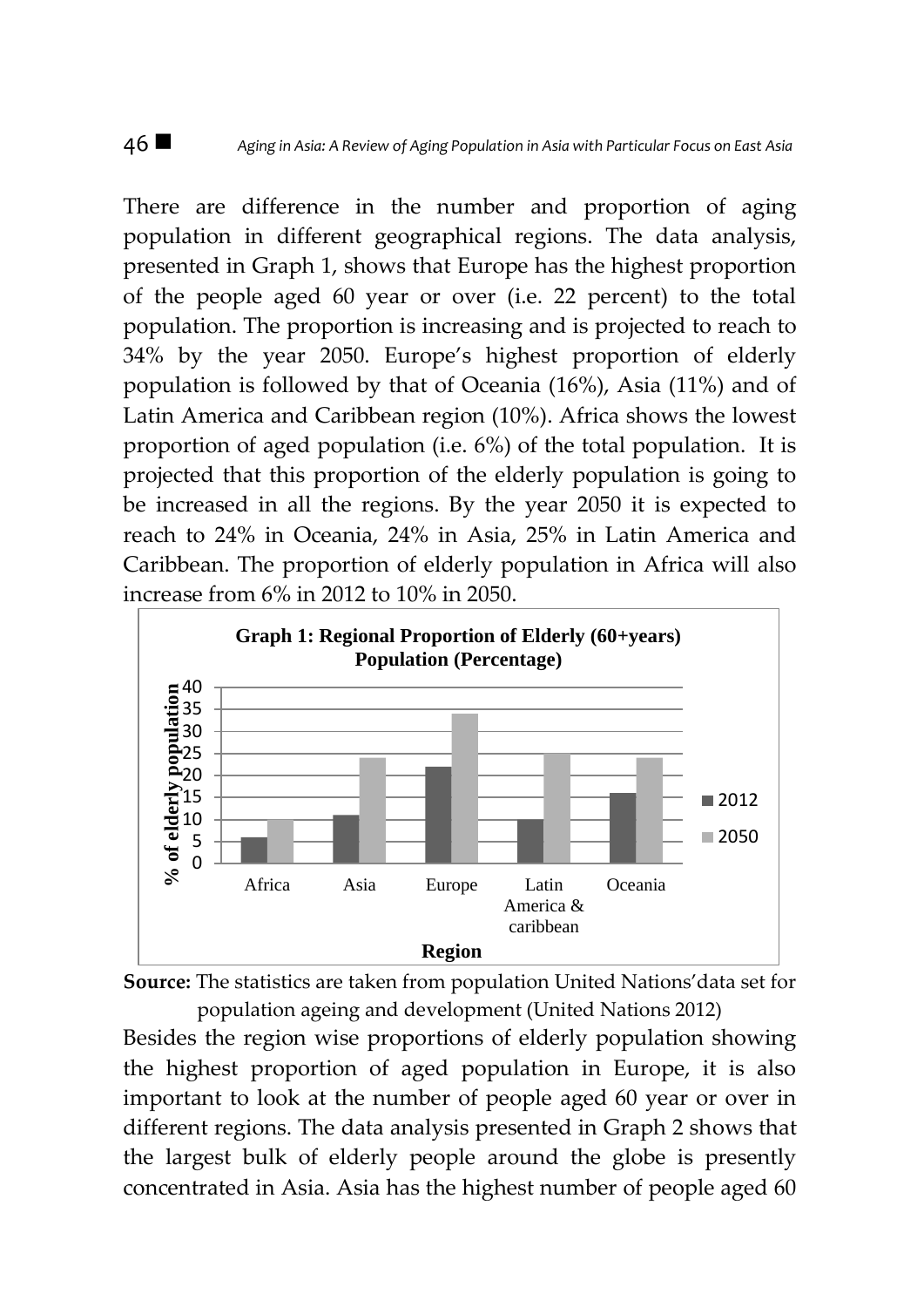years or over (i.e. almost 446,974,000) in the year 2012. It is followed by Europe (with almost 166,397,000 people), Latin America and Caribbean (with almost 63,064,000 people aged 60 years or over) and Africa (with almost 59,782,000 people). Oceania encompasses the lowest number of elderly population as only 5,928,000 people.



**Source:** The statistics are taken from population United Nations'data set for population ageing and development (United Nations 2012)

It means, although Europe has the largest proportion of the people aged 60 years or over to the total population but Asia is the host of 60% of elderly people presently living around the globe (see Graph 3) in comparison to Europe hosting 22%, Latin America and Caribbean hosting 9%, Africa with 8% and Oceania hosting only 1% of them.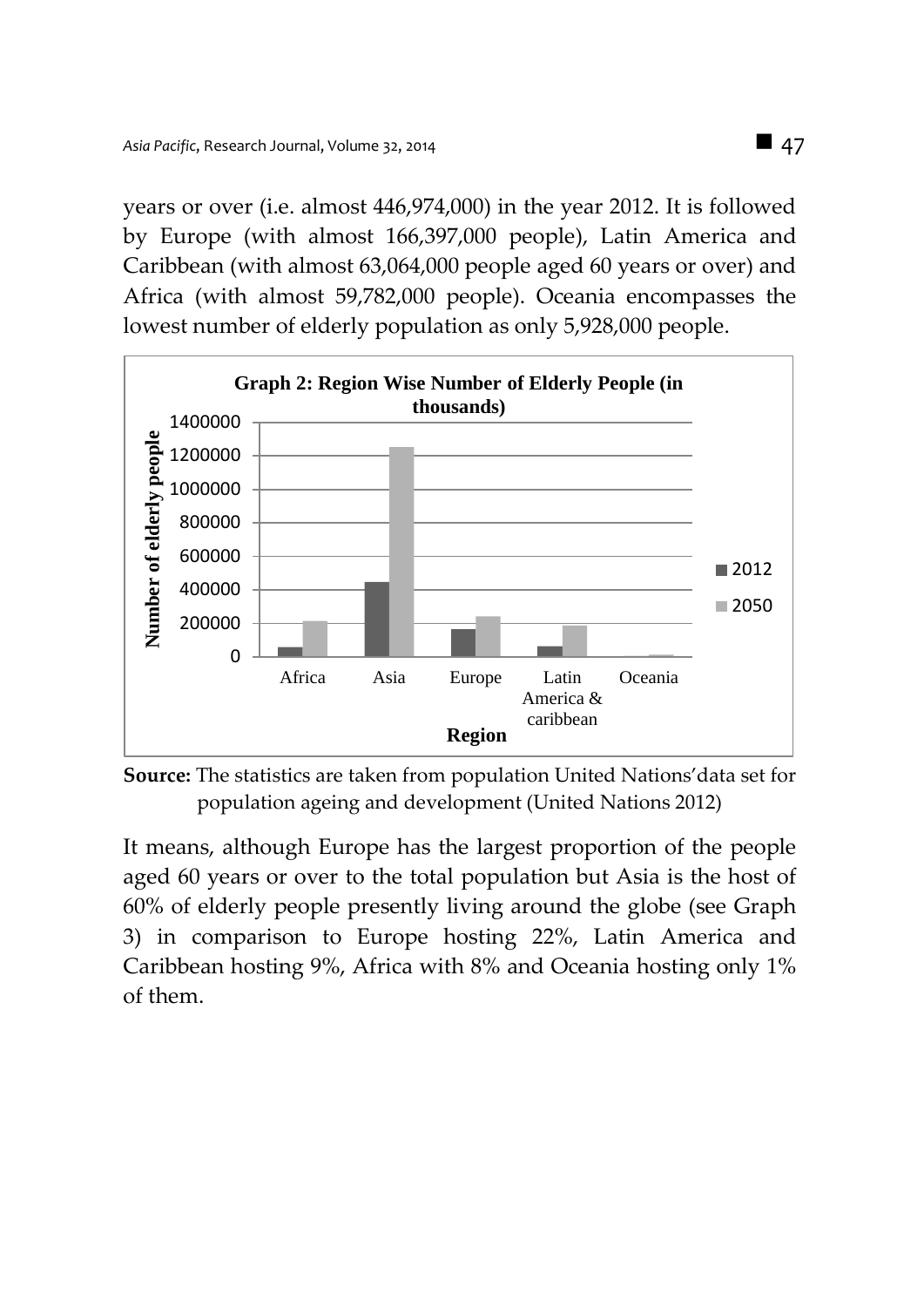

**Source:** The statistics are taken from population United Nations'data set for population ageing and development (United Nations 2012)

By the year 2050, there will be an increase to elderly populations in Asia, Africa, and Latin America and Caribbean rising the percentage of elderly population to 65%, 11% and 10%, respectively. Oceania will remain stagnant with 1% of its elderly population till 2050. The overall data presentation and discussion shows that Asia is host of largest share of aged population in world and it will remain the same in future, as this number of elderly people in this region will be increasing more rapidly than any other region in future. Therefore, the following sections of the paper will focus on aging in Asia with further details on sub regions within Asia and the conditions of different countries within these sub regions in this regard.

### **Aging in Asia**

Asia being host of the largest share (60%) of the elderly population of the world is the focus of this paper. Although, overall number of elderly people in Asia is high but the data analysis shows sub regional differences. Asia is divided into following four sub regions: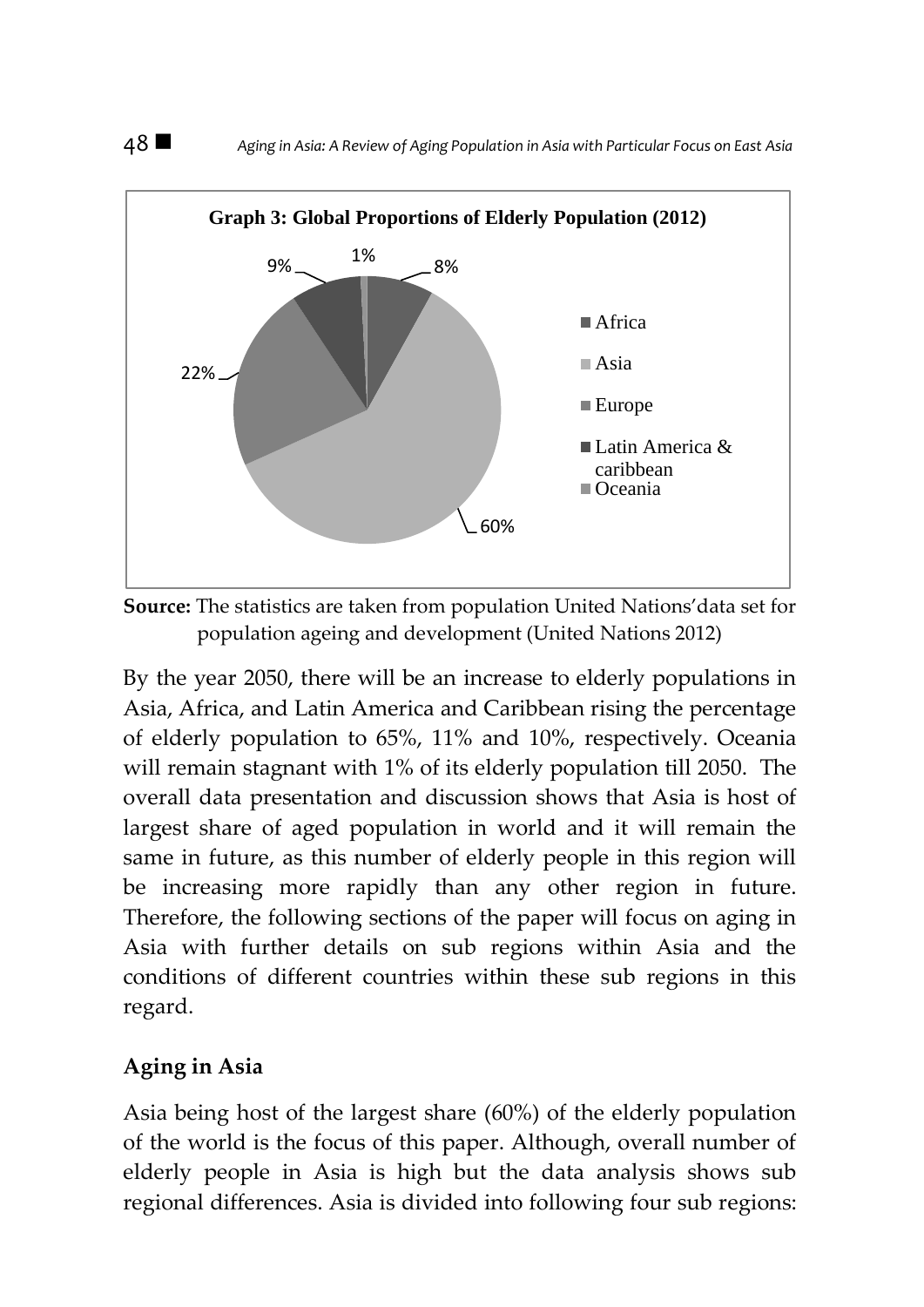Eastern Asia, South Eastern Asia, South Central Asia and Western Asia. The pattern of aging is different in each region. The proportion of elderly population to the total population of different sub regions within Asia, presented in Graph 4, shows Eastern Asia at the top of list. Eastern Asia has the highest proportion of elderly population (i.e. 15%) in the year 2012. It is followed by South Eastern Asia with 9%, South Central Asia with 8% and Western Asia with 7% of its total population aged 60 year or over.

The proportion of elderly people is projected to get increased in all the sub regions of Asia in future (see Graph 4). The highest increase is projected in the case of Eastern Asia resulting in rise the proportion of its elderly population from 15% in 2012 to 35% in 2050. The rising pattern of higher proportion of elderly population in the other three sub regions of Asia is also predicted from the year 2012 to 2050. South Eastern Asia will witness a rise from 9% to 24%, South Central Asia from 8% to 19% and Western Asia from 7% to 19% in the proportion of elderly population.

![](_page_9_Figure_3.jpeg)

**Source:** The statistics are taken from population United Nations'data set for population ageing and development (United Nations 2012)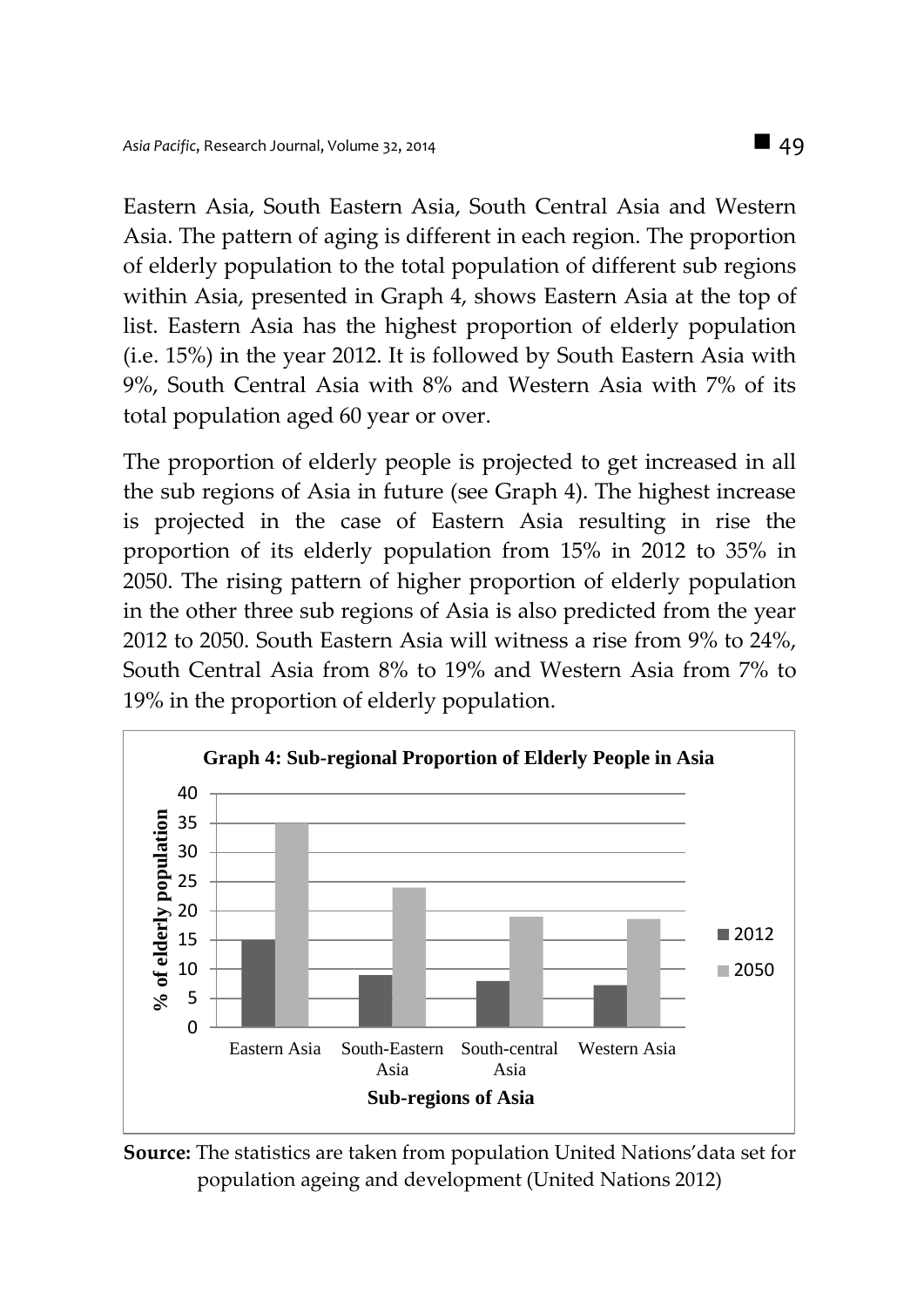Although, the proportion of elderly populations in each sub region has been discussed, it is also important to know the number of people aged 60 years or over in each region. The data analysis presented in graph 5 shows that most of the elderly population of the region is concentrated in Eastern Asia. East Asia had 237,507,000 persons of 60+ year age group in the year 2012. It is followed by South Central Asia that has almost 138,728,000 persons of the same age group till 2012. South Eastern Asia and Western Asia had almost 53,152,000 and 17,587,000 people of the same age group, respectively.

![](_page_10_Figure_2.jpeg)

**Source:** The statistics are taken from population United Nations'data set for population ageing and development (United Nations 2012)

The number of people aged 60 years or over is expected to increase in sub regions of Asia in future (see Graph 5). It will reach to almost 521,949,000 in Eastern Asia, almost 473,859,000 in South Central Asia, almost 183,259,000 in South Eastern Asia and 73,522,000 in Western Asia.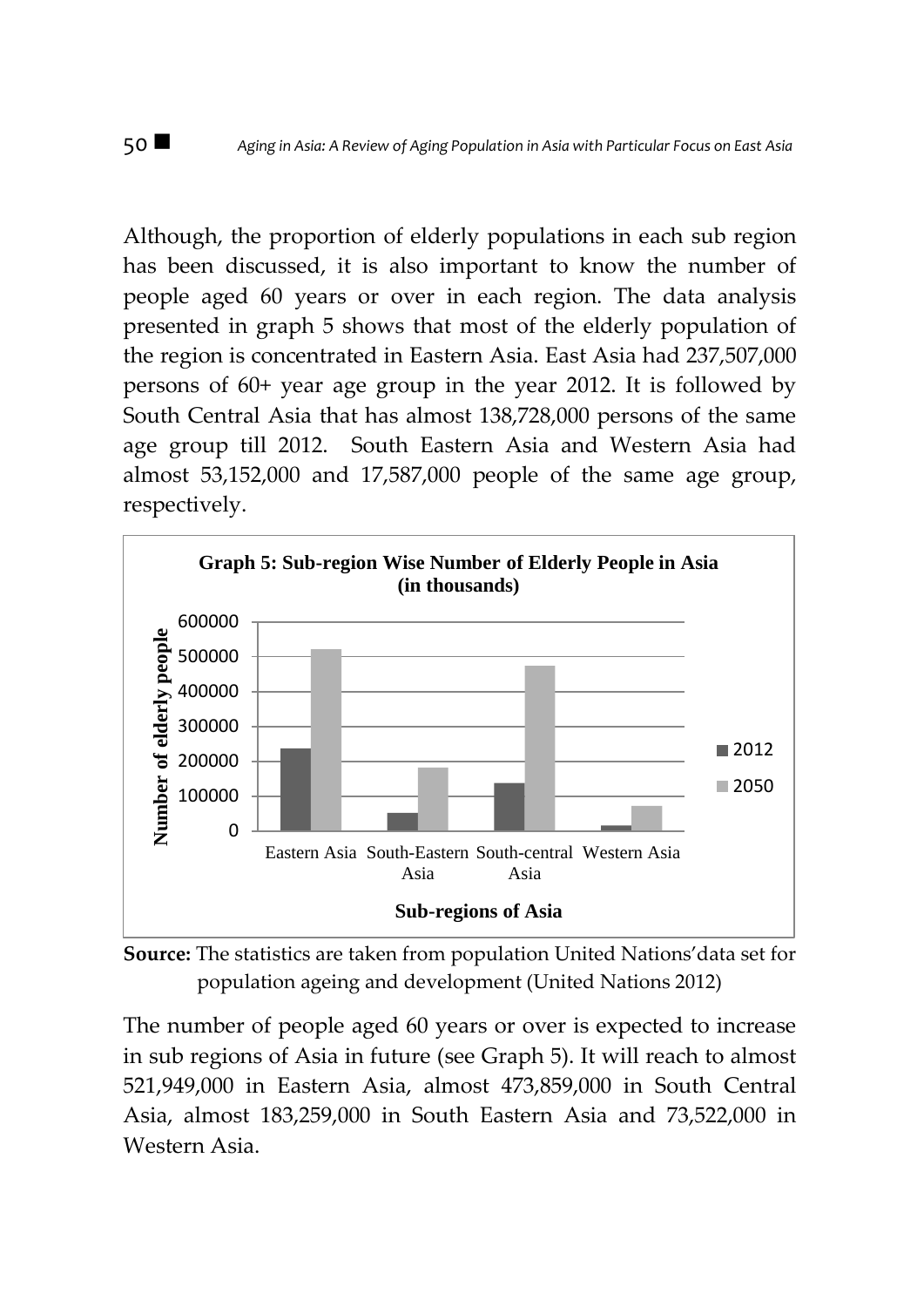![](_page_11_Figure_1.jpeg)

**Source:** The statistics are taken from population United Nations'data set for population ageing and development (United Nations 2012)

It is observed that more than half (i.e. 53%) of the people aged 60 years or over in Asia are concentrated in Eastern Asia followed by 31% in South Central Asia, 12% in South Eastern Asia and only 4% in Western Asia in the year 2012 (see Graph 6). East Asia appears to have the largest portion of the total elderly people within Asia. This proportion of elderly population in sub regions of Asia is also going to change in future. The proportion of elderly population in East Asia will come down from 53% in 2012 to 42% in 2050. The rest of three sub regions including South East Asia, South Central Asia and Western Asia will show increasing trend in proportion of elderly population with 14%, 38% and 6%, respectively, by the year 2050. The following sections of the paper will particularly focus on North East Asia and South East Asia in this regard.

#### **Aging in North East Asian Countries**

This section of the paper deals with the situation of aging in North East Asian Countries. The data analysis presented in Graph 7 shows that the proportion of elderly population to the total population of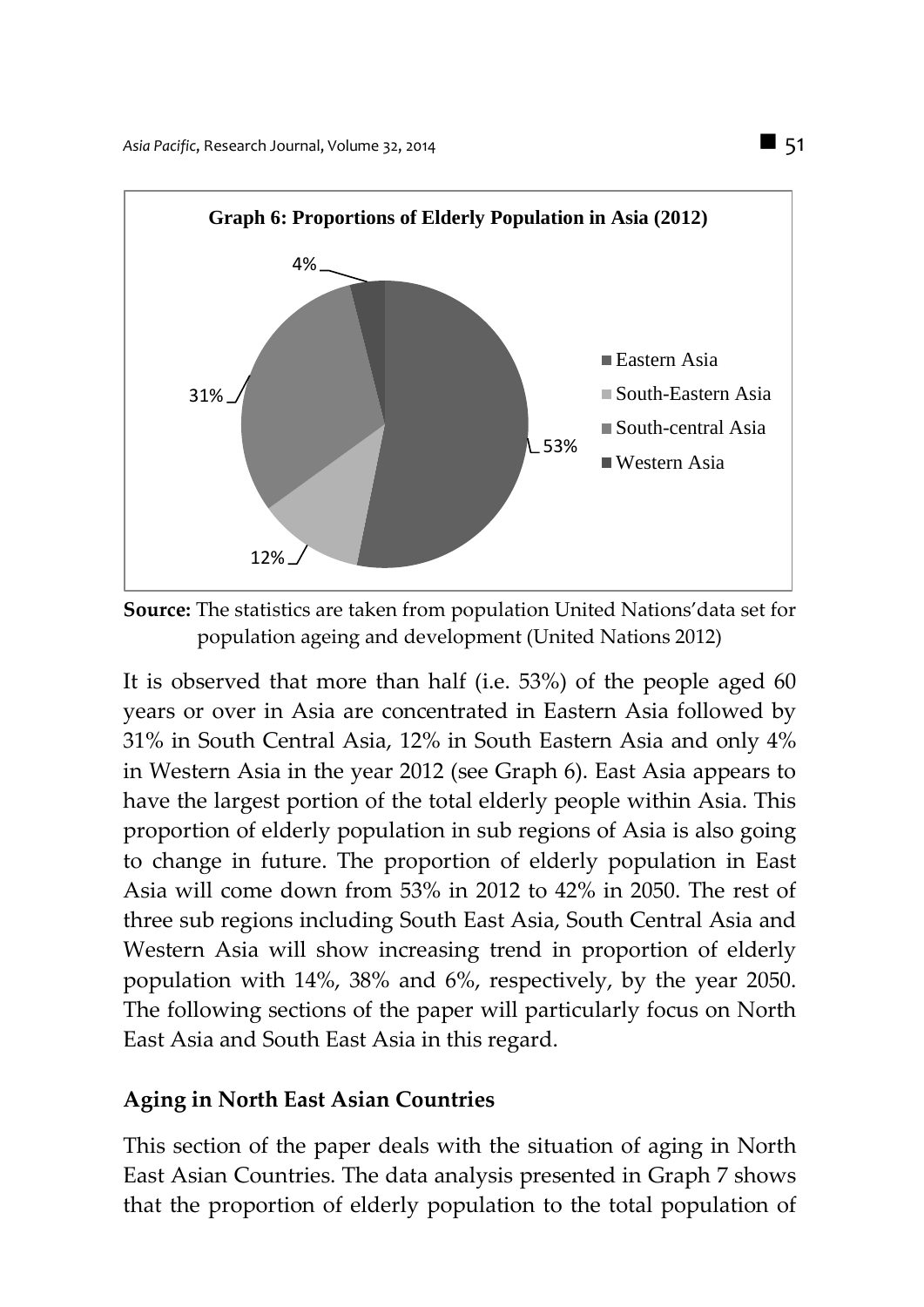different countries in the region varies significantly. Japan has the highest proportion of elderly people as 32% of its total population aged 60 years or over. China, Hong Kong and Macao are having 13%, 19% and 12% elderly population to the total population, respectively. The proportion of elderly population in Republic of Korea was 17% and in democratic People's Republic of Korea as 14% of the total populations of both the countries in the year 2012. Mongolia has the lowest proportion of 6% of elderly people in the year 2012.

![](_page_12_Figure_2.jpeg)

**Source:** The statistics are taken from population United Nations'data set for population ageing and development (United Nations 2012)

The future projections as presented in graph 7 show that Japan and Democratic People's Republic of Korea are going to have the lowest increase (i.e. 9%) in the proportion of elderly population till 2050 as compared to the other countries in the region. Japan is going to have its 41% of population reaching the age of 60 year or above till 2050. Similarly, Democratic People's Republic of Korea will have 23% of country's population in the same age group by 2050. The highest increase in the proportion of elderly people is expected to occur in Macao, Republic of Korea, and China as increase of 26%, 22% and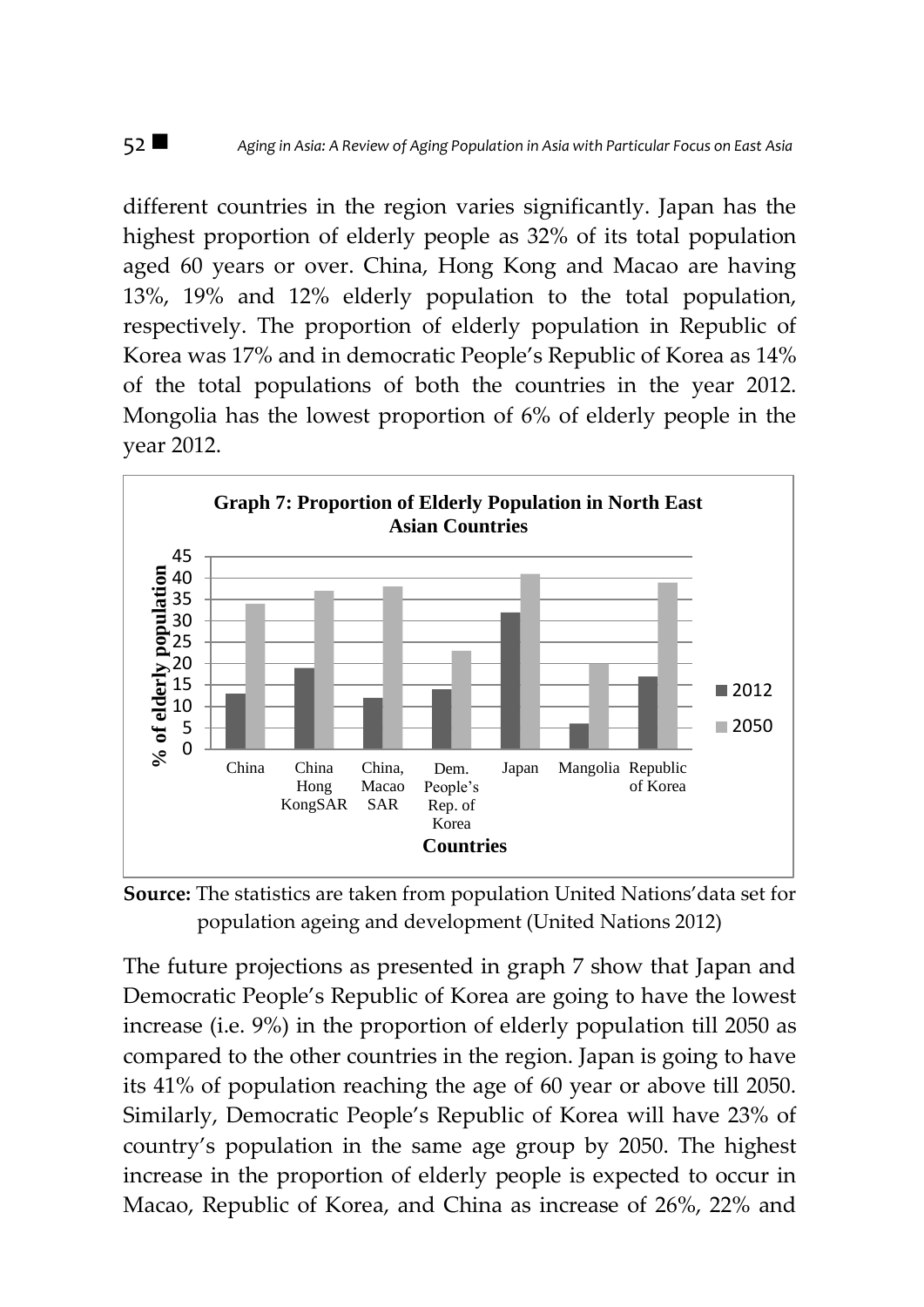21%, respectively. After the increased mentioned the proportion of elderly population in Macao, Republic of Korea and China will reach to 38%, 39% and 34%, respectively by the year 2050.

![](_page_13_Figure_2.jpeg)

**Source:** The statistics are taken from population United Nations'data set for population ageing and development (United Nations 2012)

The largest number of elderly people of North East Asian region is concentrated in China (i.e. almost 180,690,000) in the year 2012, followed by Japan (with almost 39,967,000 elderly people) and Republic of Korea (having almost 8,123,000 elderly people) (see Graph 8). Democratic People's Republic of Korea had almost 3,321,000 people aged 60 year or above. Hong Kong had almost 1,398,000 people of the same age group by the year 2012.

### **Aging in South East Asian Countries**

This part of the paper explores the proportion and number of elderly people in South East Asian region. The data analysis, presented in Graph 9, shows the proportion of elderly population to the total population of different countries in South East Asian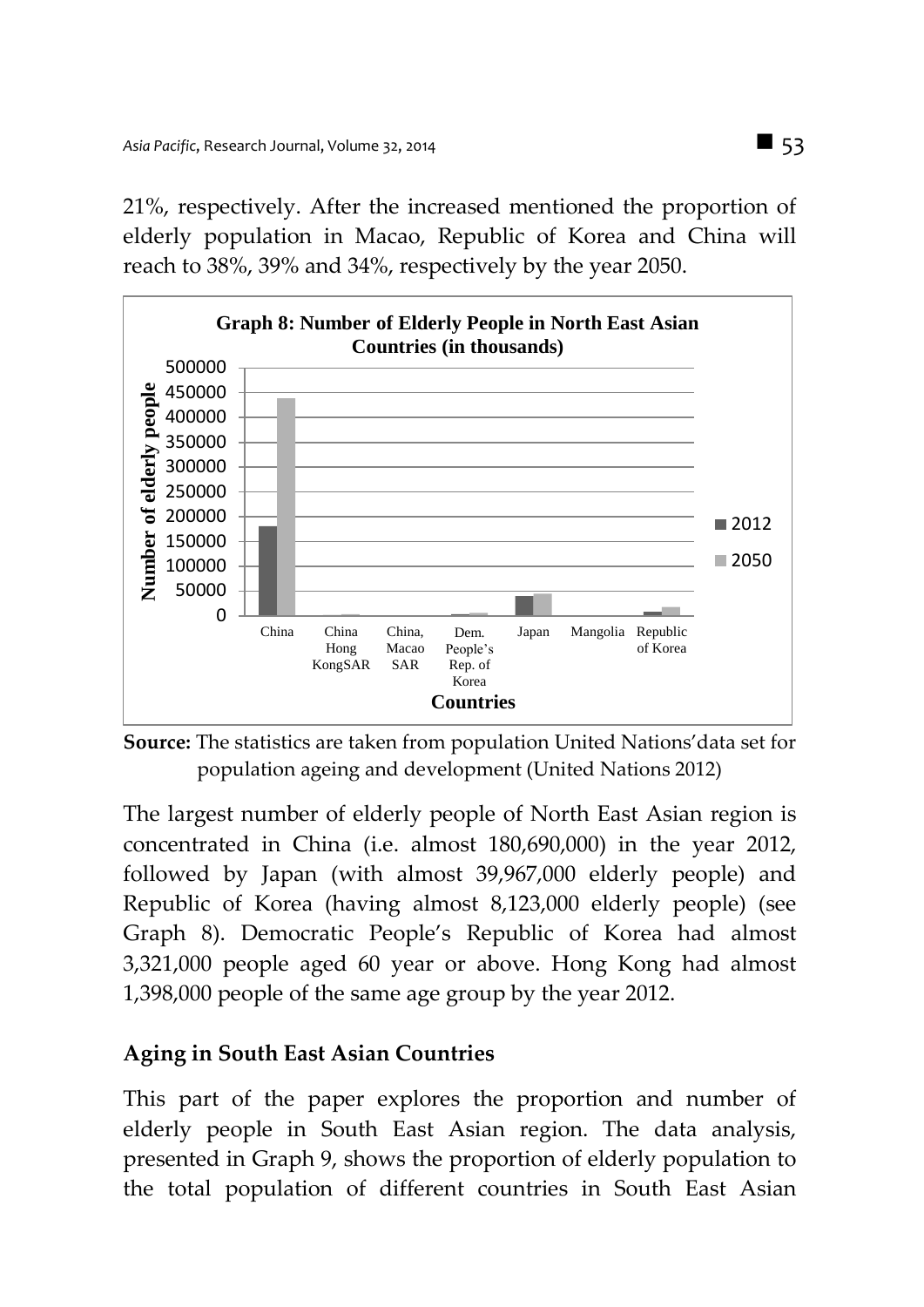region. Singapore is the country with highest proportion of the elderly population (i.e. 15%) in the region by the year 2012. It is followed by Thailand with 14%, Vietnam and Indonesia with 9%, Malaysia and Myanmar with 8%, Cambodia with 7%, Brunei, Laos and the Philippines with 6% of the total population as aged 60 years or over in the year 2012. Timore-Leste appears to be the country with the least proportion of its elderly population throughout the region in the year 2012.

![](_page_14_Figure_2.jpeg)

**Source:** The statistics are taken from population United Nations'data set for population ageing and development (United Nations 2012)

The proportion of the elderly population has been projected to grow rapidly throughout the region by the year 2050. The proportion of the elderly population will increase almost four times in Brunei from 6% in 2012 to 23% in 2015. While Laos (with 6% to 9% projected increase), Myanmar (with 8% to 25% projected increase) and Vietnam (with 9% to 31% projected increase) are expected to witness more than three times increase in the proportion of elderly population from the year 2012 to 2050. Almost three times increase has also been projected in the proportion of elderly population in Cambodia (i.e. from 7% to 19%), Indonesia (i.e. from 9% to 25%),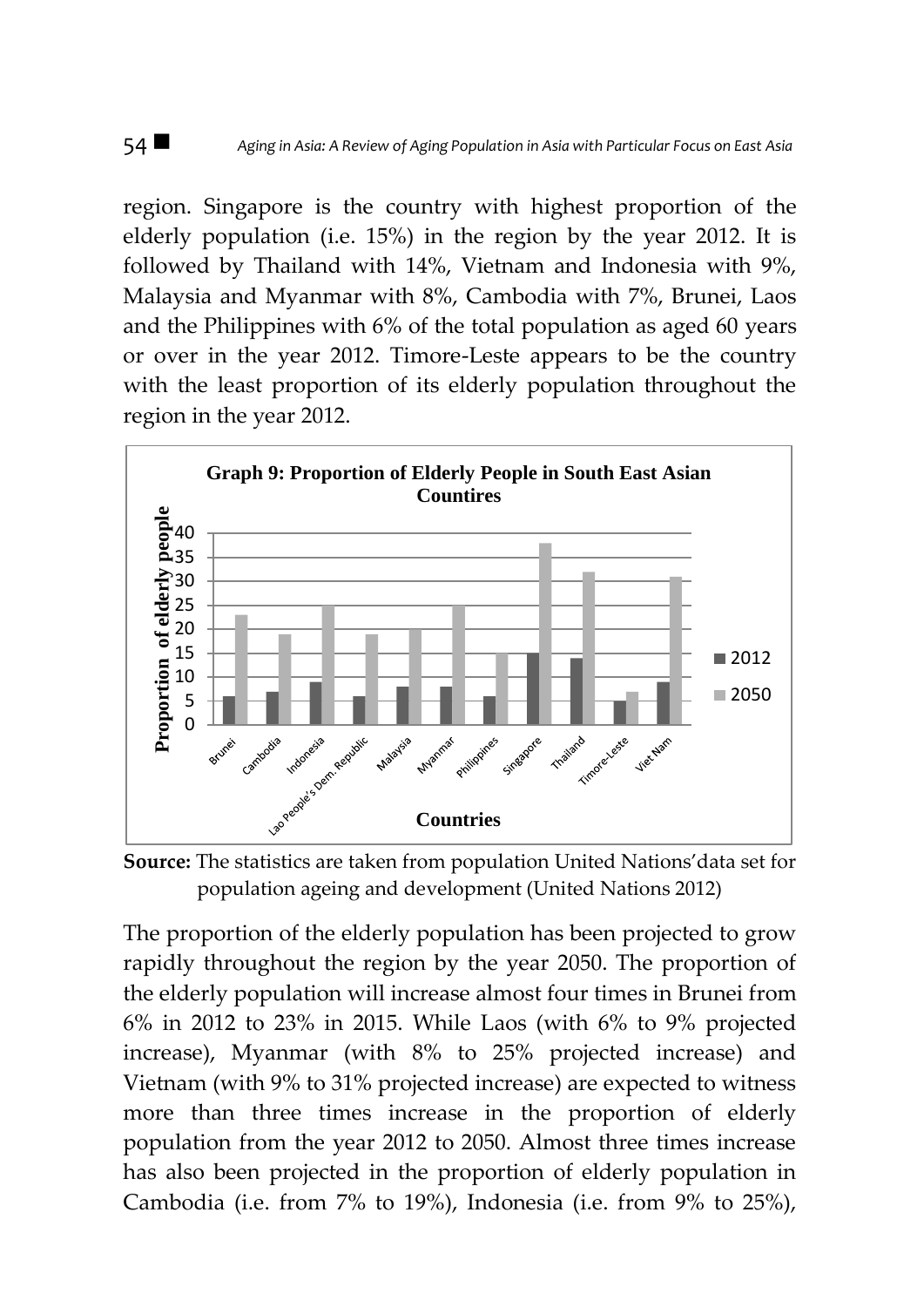Malaysia (i.e. from 8% to 20%), and the Philippines (i.e. from 6% to 15%) from the year 2012 to 2050. Singapore (from 15% in 2012 to 38% in 2050) and Thailand (from 14% in 2012 to 32% in 2050) are predicted to reach more than double the proportion of elderly population by 2050. The least increase in the proportion of elderly population is projected in the case of Timore-Leste from 5% in the year 2012 to 7% in the year 2050.

![](_page_15_Figure_2.jpeg)

**Source:** The statistics are taken from population United Nations'data set for population ageing and development (United Nations 2012)

The analysis of number of elderly population, presented in Graph 10, again shows a relatively different situation as was visible from the analysis of the country wise proportion of the elderly population in the region. It is observed that Indonesia has the largest number of elderly population with almost 20,834,000 people aged 60 years or over in the year 2012. Following Indonesia, Thailand had almost 9,600,000 people, Vietnam had almost 8,018,000 people, The Philippines had almost 5,905,000 people, Myanmar had almost 4,122,000 people and Malaysia had almost 2,437,000 people aged 60 or above in the year 2012. Cambodia with almost 951,000 people,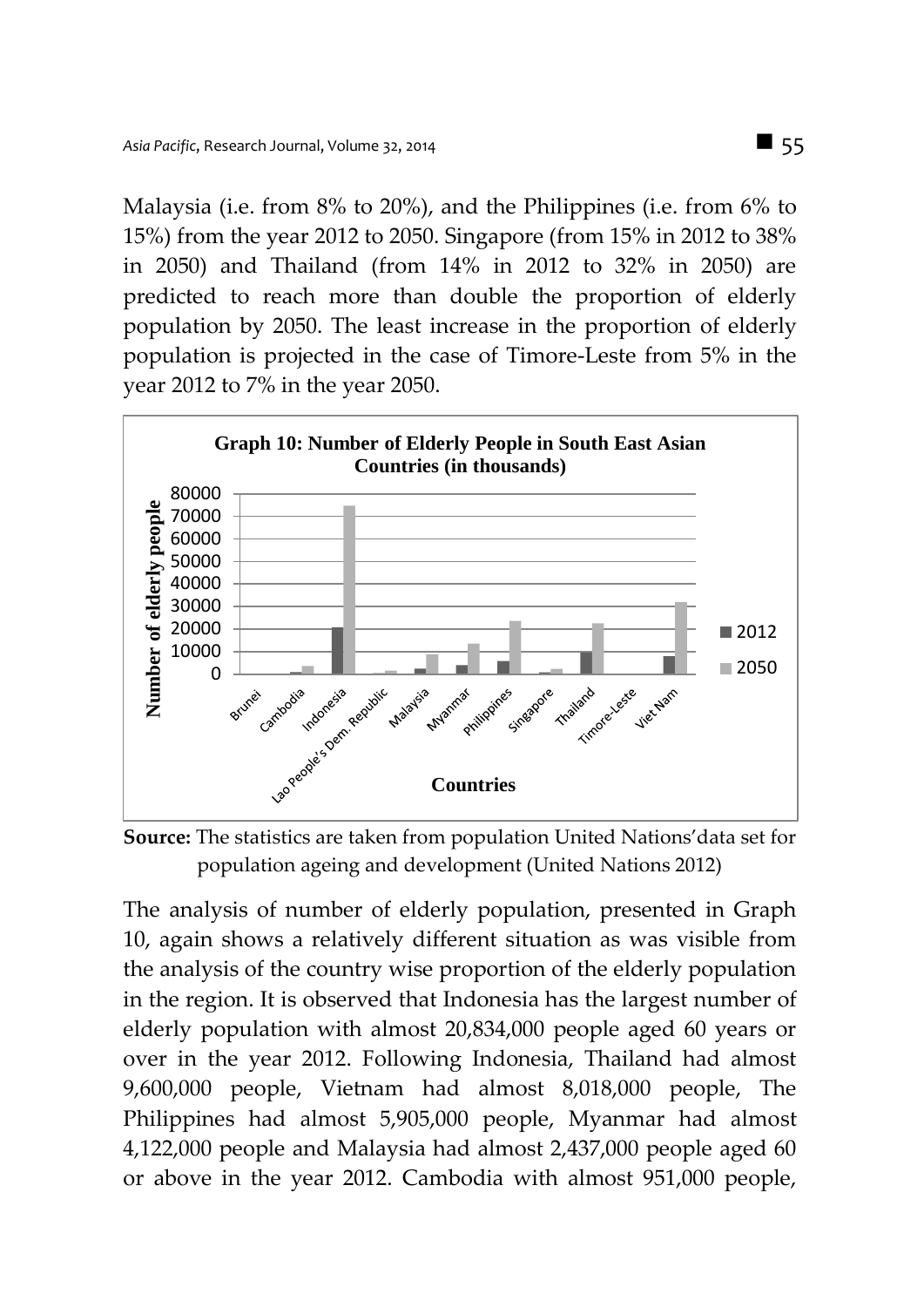Singapore with almost 814,000 people, Laos with almost 387,000 people, and Timore-Leste with almost 211,000 people aged 60 years or over appeared to be the countries with least number of the elderly people in the region.

### **Conclusions**

This paper aims to explore broader patterns of aging population in Asia. The special emphasis is on the patterns of proportion and number of aged population in North East Asian and South East Asian countries. The paper is based on the data taken from Population Division of United Nation's Department of Economic and Social Affairs. The paper highlights the global regional and country wise proportion of the aging population in the year 2012 and also compares this condition with the projections done for increase in aging population by the year 2050. It is observed that the world had 809,743 thousand people of 60 year or over age group in the year 2012. It is 11% of the total world population. This proportion is expected to get doubled (i.e. 22%) by the year 2050. The number of aged population also varies in more developed, less developed and least developed regions of the globe. Geographical regions of the world also differ in their proportion and number of aged population. Europe appears to have the highest proportion (i.e. 22% in 2012) of the aged population but Asia seems to have been hosting the largest number of aged population (i.e. almost 446,974,000 people). It is observed that Asia comprises 60% of the total elderly population of the world.

Among the sub region of Asia the East Asian region has the highest proportion of the elderly population. North East Asia has its 15% of its population as 60 year or above. South East Asia has 9% of its population of the same age group. North East Asia also appears to have hosted the largest number of aged people (i.e. almost 237,507,000 people) in Asia. It is followed by South Central Asia with 138,728,000 persons of the same age group. The South East Asia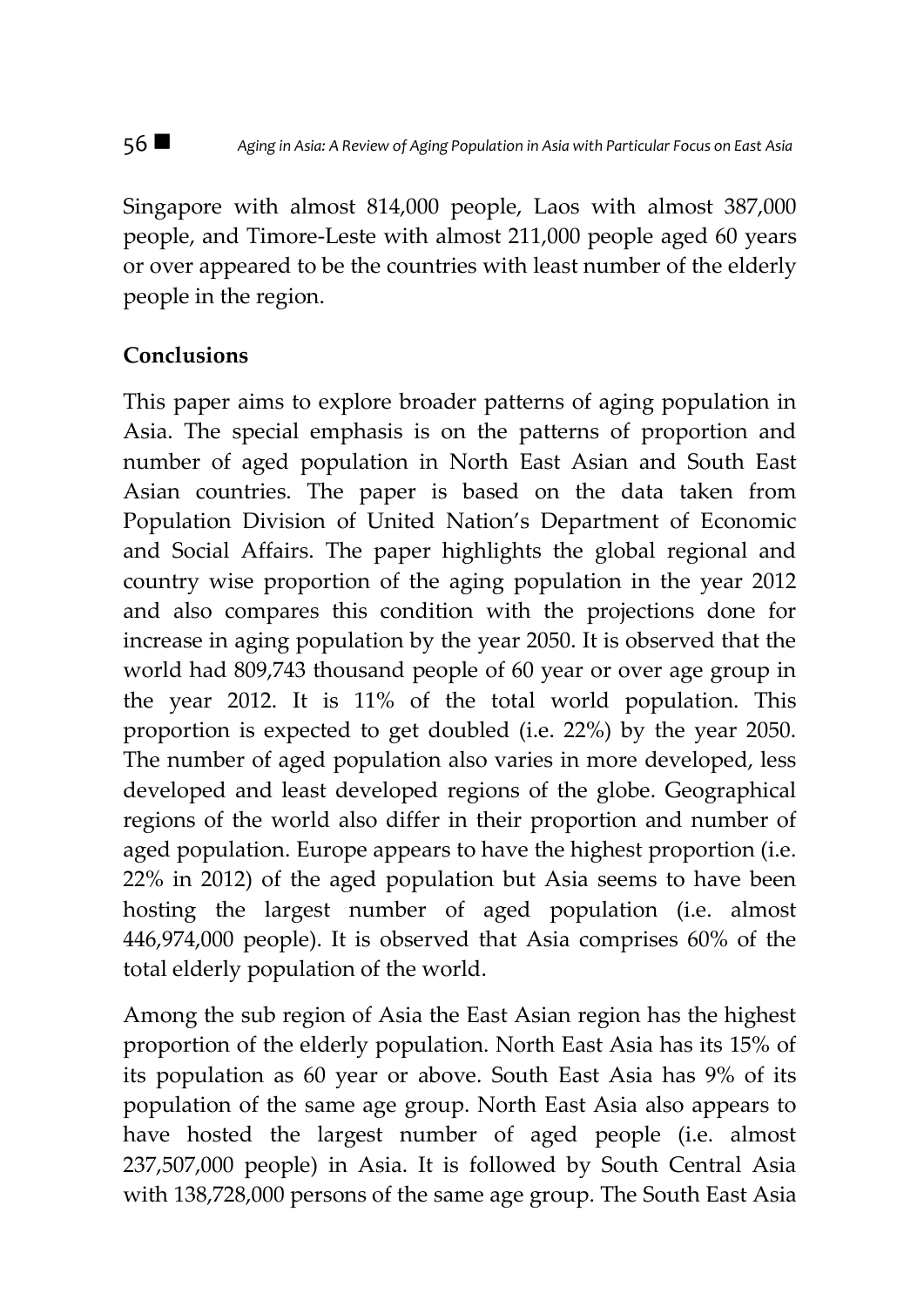has almost 53,152,000 people of the same age group. It is observed that 65% of the total elderly population in Asia is concentrated in North East and South East Asian region.

In the North East Asian region, Japan had the highest proportion of elderly population (i.e. 32%). Republic of Korea has 17% and the Democratic Republic of Korea had 14% of the total population as aged 60 years or over in the year 2012. China had 13% of the population in same age group. But at the same time China had the largest number of elderly people (i.e. almost 180,690,000) living in there. It is followed by Japan (with almost 39,967,000 elderly people), Republic of Korea (having almost 8,123,000 elderly people) and Democratic People's Republic of Korea (with almost 3,321,000 elderly people).

In South East Asian region, Singapore had the highest proportion (i.e. 15%) of the elderly population. It is followed by Thailand (with 14% elderly people), Vietnam and Indonesia (with 9% of elderly people), Malaysia and Myanmar (with 8% of the elderly people) and Cambodia (with 7% of elderly people). Brunei, Laos and the Philippines had only 6% of the population as aged 60 years or over. Timore-Leste appears to have the least proportion of elderly population in the region. The country wise analysis of the number of elderly people shows that Indonesia is the host of largest number of elderly people (i.e. almost 20,834,000 people) in South East Asia region.

In short, aging is an issue of global nature. A broader pattern of increasing proportion of elderly population is visible all around the world. Asia is hosting the largest number of elderly people that is the 60% of the total elderly population around the world. North Eastern Asia is the host of the largest elderly population within Asia. It is almost 53% of the total elderly population living in Asia. Although, China is hosting the highest number of elderly population within East Asian region, but Japan is crucially effected